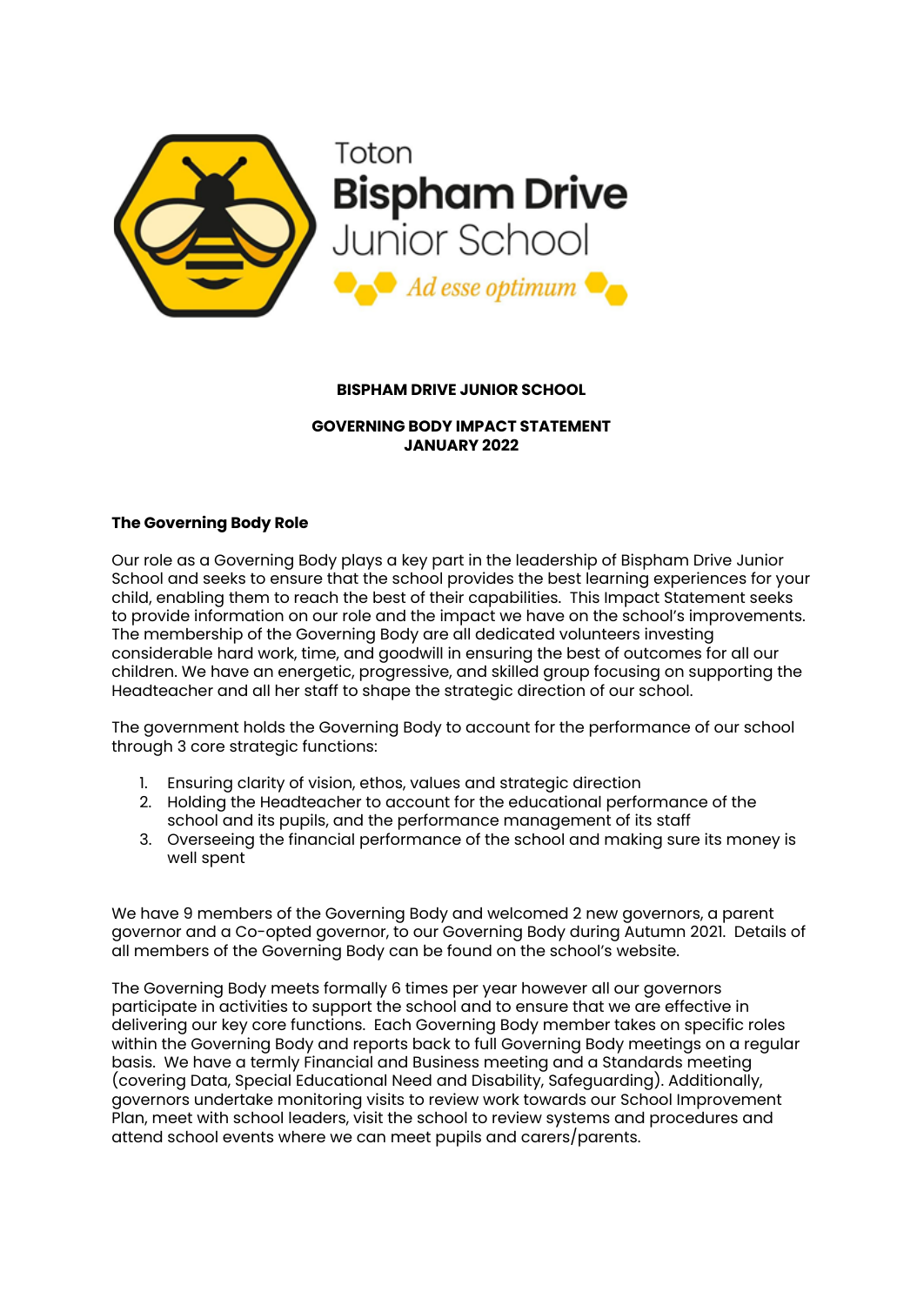The governors, through these activities, ensure that they understand and gain knowledge of the areas of strength and weakness of the school. The Governing Body brings together its scrutiny of the school and information from around the country to try and get a full picture of how the school is doing. This enables us to share with the school our findings and to shape the Vision and School Improvement Plan.

## **Vision for the School**

The Governing Body has worked closely with the school to develop our vision and to embed the ethos of the school through the DRIVE curriculum.

# 21<sup>st</sup> Century Learning for the 21st Century Child

At Bispham Drive Junior School we recognise that children are growing in an ever changing world that presents both new opportunities and new challenges.

## **School Improvement Plan**

The SIP (School Improvement Plan) is a key document for delivering our vision and strategy and is integral to our ability to hold our leadership to account. It is a dynamic document and is used throughout the year to undertake our termly reviews as Link Governors. Crucially it enables the school to focus its resources in those key areas effectively.

# **Developing the current years SIP 2021/2022**

The development of the SIP is very much a joint effort between the school leadership and the Governing Body and we work closely to ensure that the SIP meets the needs of all our children.

Governors were involved in the summer term in reviewing and agreeing the key focus areas of which 5 were identified.

- 1. To use the English action plan to ensure attainment exceeds national expectations at the end of year 6 and a baseline of at least 65% across the school
- 2. To ensure that teaching and learning in the 2021/2022 academic year compensates for areas of the maths and wider curriculum not fully covered due to lockdown
- 3. To develop the role of middle leaders to ensure they have a positive impact on the teaching and learning of their subjects across the school
- 4. To embed the values of the DRIVE curriculum across the school and for all stakeholders
- 5. To ensure that leadership and management across the school promotes the health and wellbeing of pupils and staff

The Data Link Governor worked closely with the SLT to identify those areas based on objective evidence. A key element of this was the results of assessments following the disruption to the school following months of Covid restrictions.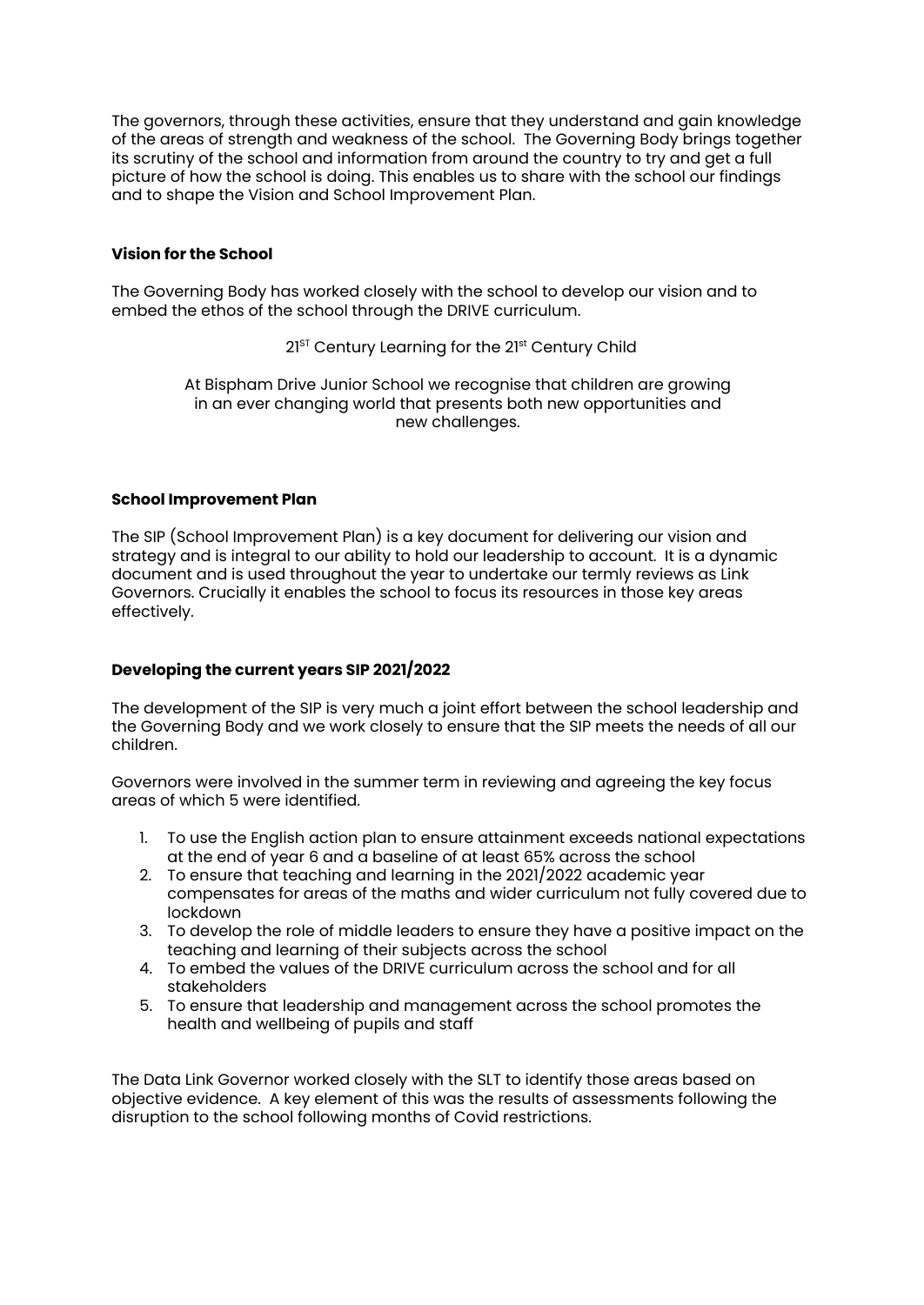During the summer the Governor Team involved in the SIP were able to work closely with Mrs Goetzee and her team to interpret those 5 key areas into coherent targets across the school to ensure that targeted measures were identified.

The SIP was presented to the FGB in September 2021 and agreed. As a dynamic document the group has met again and further reviewed refinements. Within the SIP Link Governors monitoring role is identified and is key for the FGB to ensure that we can hold the school's leadership to account.

# **Link Governors Reviews**

To review our pupils' progress the Governing Body appointed 'Link Governors' whose role is to work with school leaders and these were agreed at the September 2021 meeting. This structure enables the FGB to provide the interconnection between the school and the governing body. Link governors develop a rapport with the relevant leaders within the school which enables them to both challenge and support. This is important for maximum progress to be achieved in all curriculum areas, interventions, children in receipt of pupil premium, the outcomes of the sports premium and safeguarding including personal development, behaviour and welfare, attendance, e-safety and 'prevent' strategy.

Termly reviews are undertaken jointly with the school leaders which enable Link Governors to provide a comprehensive report to the Governing Body. The structure of the reviews has been developed over several years and to accommodate Covid restrictions the governors had reviewed and strengthened our methodology for reviewing. This follows an agreed format

- A set of questions for each of the termly reviews is developed by governors based on the SIP and reflects the key focus areas. For English and Maths additional reviews of data from termly assessments have been included.
- The questions are provided to school leaders and enables them to review their areas and to provide feedback against the strategic targets. A follow up meeting between a Link Governor and the Subject Lead provides for additional information and challenges to be undertaken.
- A report is prepared by the Governor to present to the Full Governing Body at the next Standards Meeting.

#### **Data Analysis**

The Link Governor for data works closely with the school to ensure that internal assessments are analysed, and a report is prepared termly and feeds into the Link Governors reviews. We continue to review our data and use this to compare against National and Local trends.

For 2020-21 the governors reviewed the school's strategy for dealing with the 'Catch Up' following the Covid-19 school closures and the impact of class bubble closures and children isolating. This is continuing during 2021-22 and we are ascertaining the impact of remote learning for our pupils and their families.

#### **Funding the Strategic Improvement Plan**

We have a named Governor who provides a link between the Headteacher and School Business Manager to continuously review the financial strategy for the school. This ensures that spending meets the needs of delivering, effectively and efficiently. The Governing